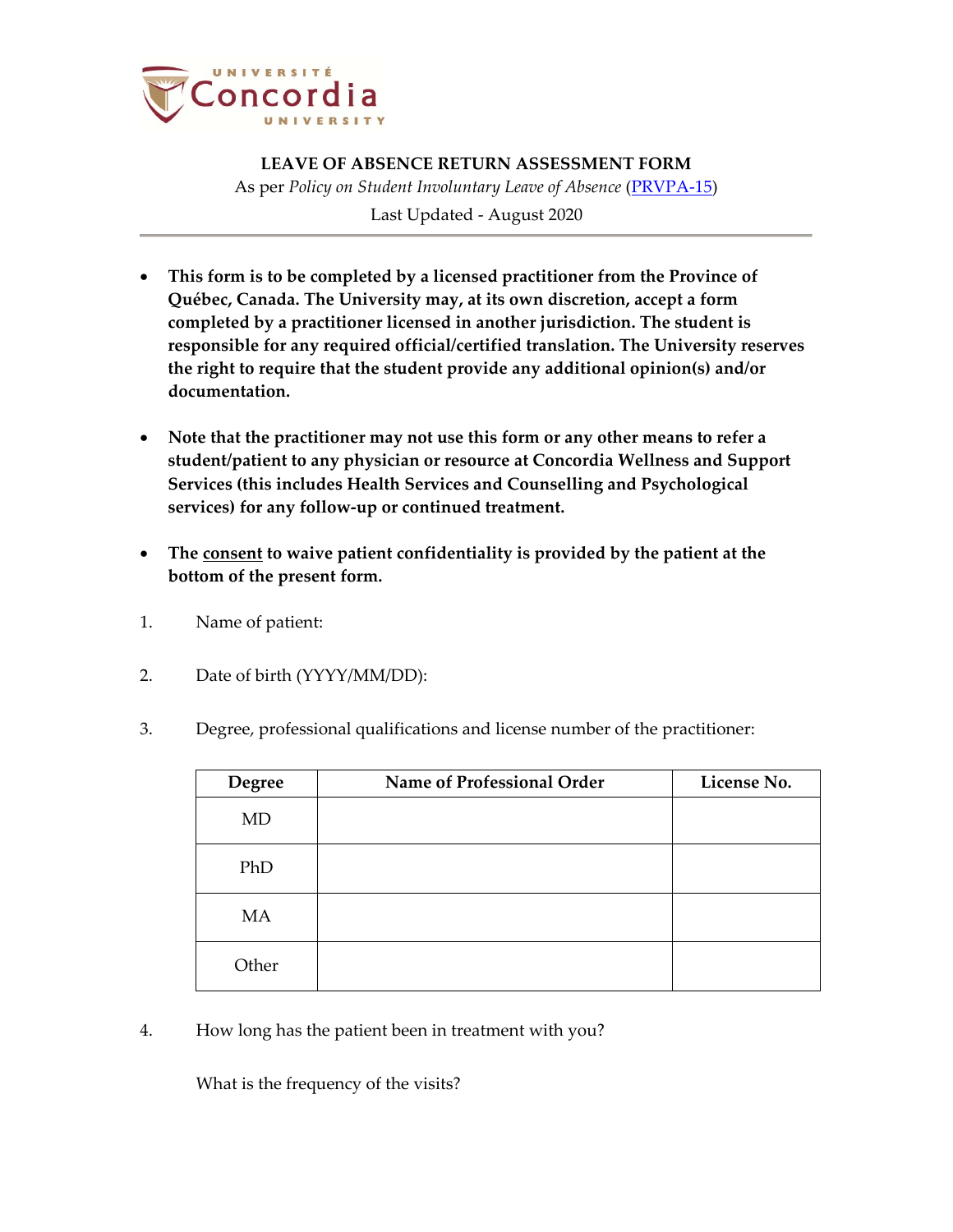

|    | Page 2 of 6                                                                                                                                                |
|----|------------------------------------------------------------------------------------------------------------------------------------------------------------|
| 5. | Has the above patient completed treatment?<br>Yes<br>No                                                                                                    |
|    | If no, please indicate the reasons why, and the estimated date of treatment<br>termination:                                                                |
|    |                                                                                                                                                            |
| 6. | Yes<br>Are you continuing to provide treatment?<br>N <sub>o</sub>                                                                                          |
|    | If no, was treatment terminated with your approval?<br>No<br>Yes                                                                                           |
| 7. | Have you referred the patient for continuing treatment elsewhere? (Note the<br>point above stating that no referrals can be made to Concordia Wellness and |

Support Services)

 $Yes \fbox{ No}$ 

If yes, please include the name, address, and phone number of the referral individual or agency.

8. Why have you referred the patient for continuing treatment?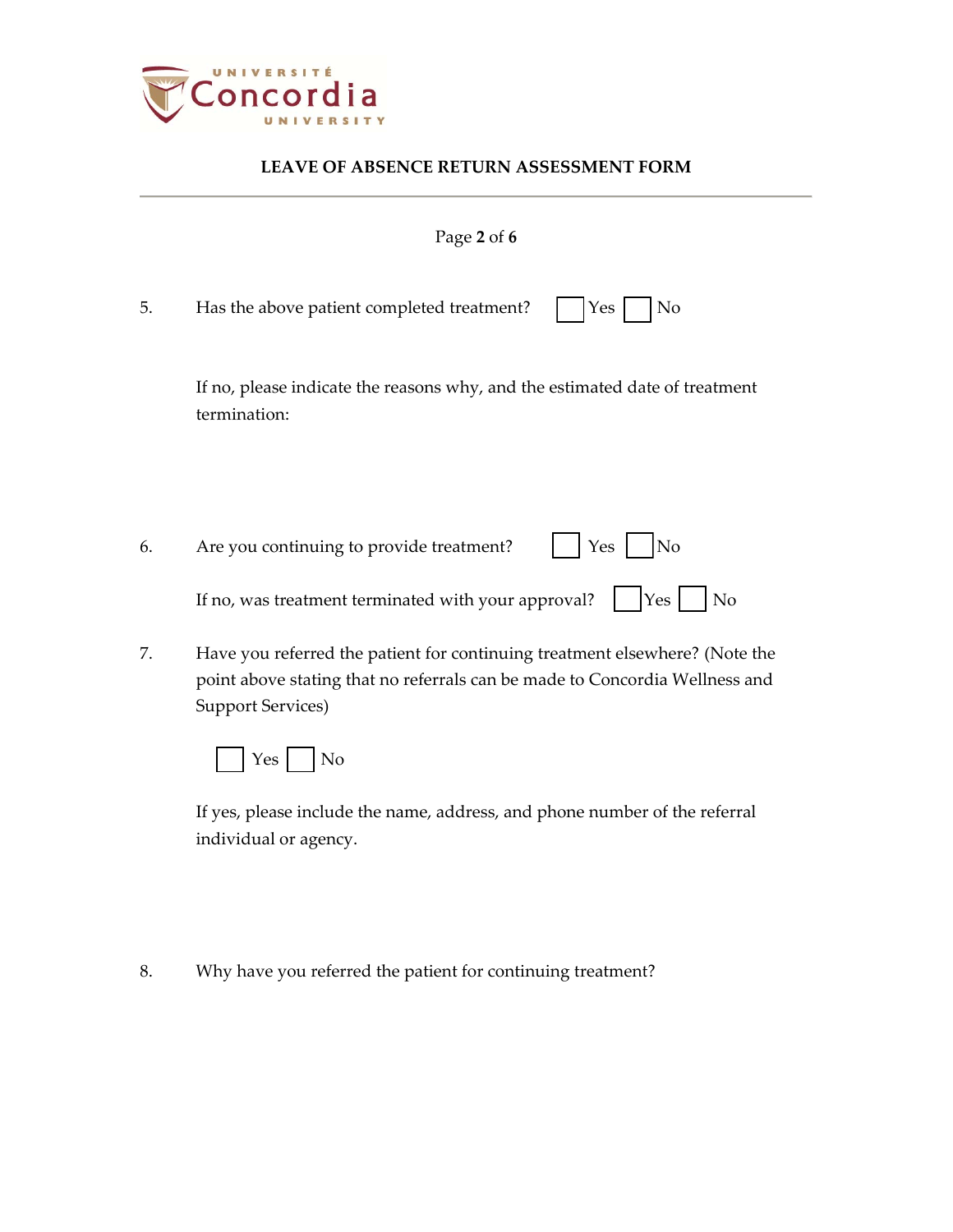

### Page **3** of **6**

9. If the patient is continuing treatment with you or another professional, is it your opinion that such continued treatment is necessary to ensure that the patient is able to resume and perform their academic and University related activities?



10. Do you consider that this patient, presently or in the reasonably foreseeable future, is likely to be a danger or threat to themselves or others?



If yes, please explain:

11. Has the patient been advised to restrict/reduce their academic activities?



If yes, please indicate which activities: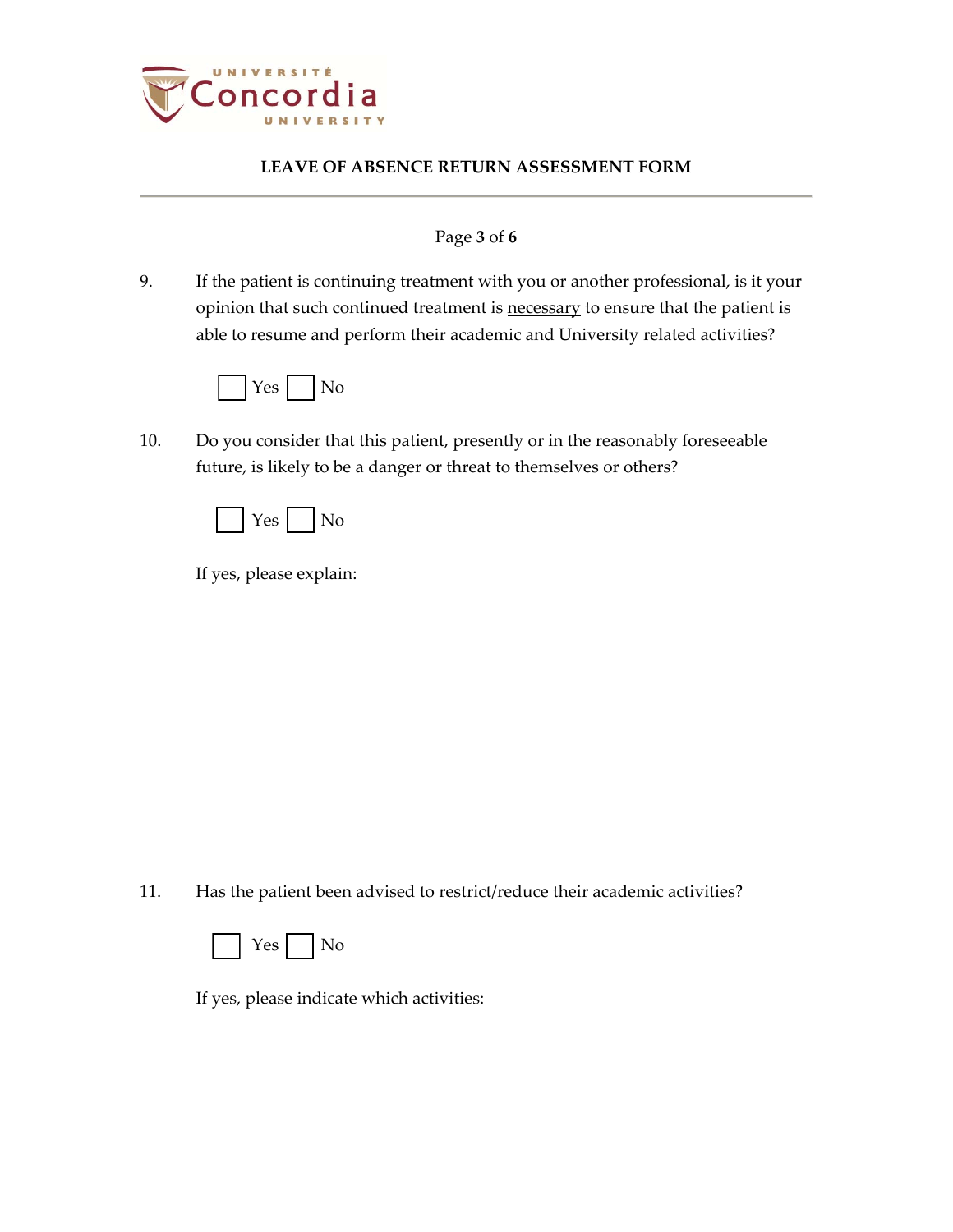

#### Page **4** of **6**

12. Has the patient been advised to restrict/reduce their course load?

|--|--|--|

If yes, how many courses should be taken (maximum) per term?

When do you think that the patient would be capable of carrying a full academic load (12 – 18 classroom hours per week or in the case of graduate students, 40 academic work hours per week)?

What type of courses should not be taken (i.e. courses with group work, performance courses, on-line courses, internships, stages, etc...)?

13. Does the patient have any other exclusions or limitations that are likely to affect the student's reintegration into the University?  $\vert \vert$  Yes  $\vert \vert$  No

If yes, please note any exclusions or limitations here:

14. Other comments?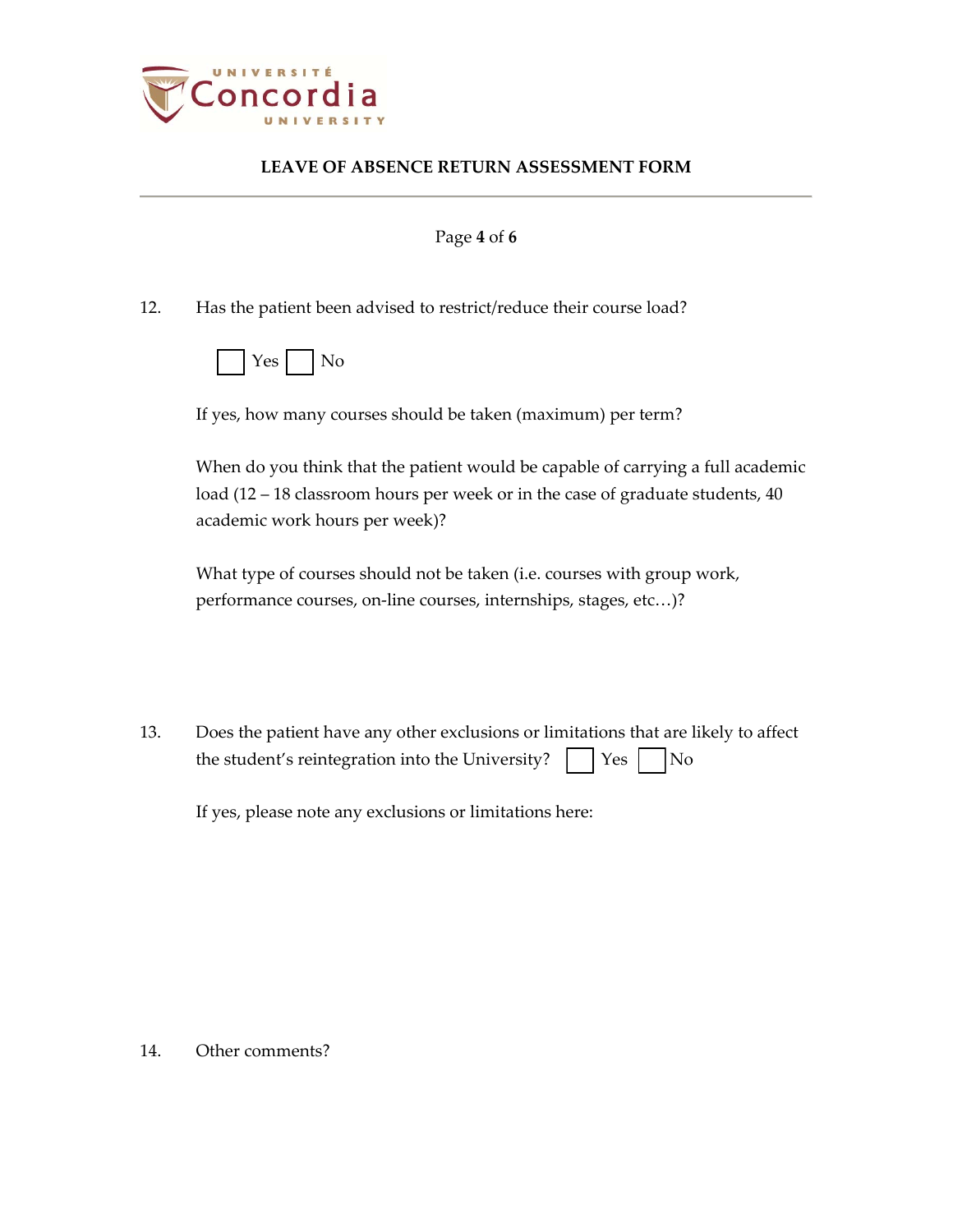

Page **5** of **6**

Name:

License Number:

Address:

Phone number: Fax number:

Date (YYYY/MM/DD):

Signature: